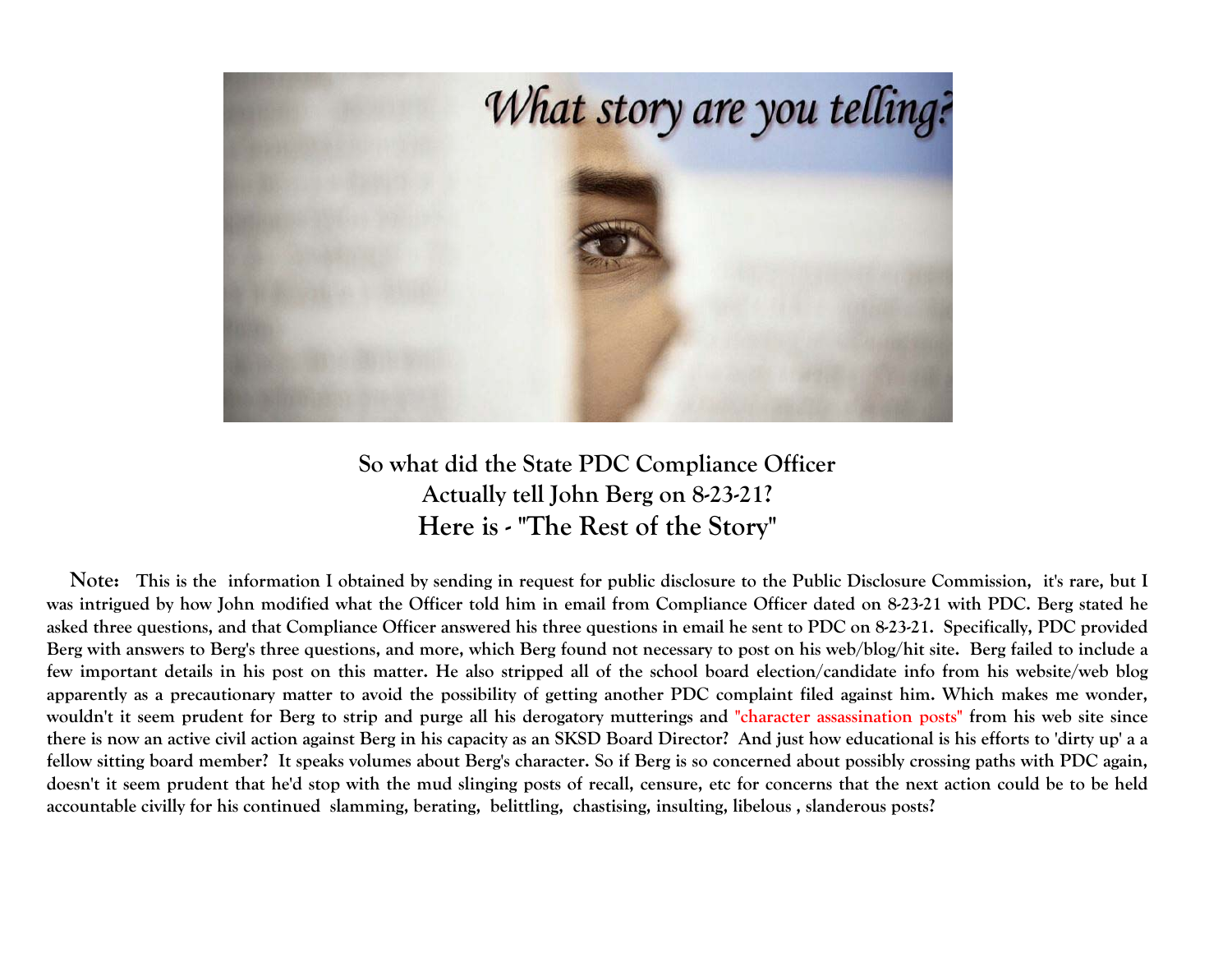## **In cliff note fashion PDC found the following:**

- . **The objectivity of Berg's web blog posting on campaign and election matters could be open to interoperation.**
- $\bullet$  **That he should not refer the public to his website about candidates when discussing his communications with the community during school board meetings.**
- $\bullet$  **Any such website should be dedicated to school board issues, not provide information about candidates for school board or other elected offices.**
- $\bullet$ **Staff suggested that he reimburse his 2023 campaign committee for expenses of candidates site and take over site personally.**

| <b>Bamboozled</b>      | <b>Flabbergasted</b>   |
|------------------------|------------------------|
| <b>Discombobulated</b> | <b>Shenanigans</b>     |
| <b>Malarky</b>         | Kerfuffle              |
| <b>Skedaddle</b>       | <b>Nincompoop</b>      |
| <b>Flibbertigibbet</b> | Thingamajig            |
| Whippersnapper         | <b>Whatchamacallit</b> |
| Pumpernickel           | <b>Flummoxed</b>       |
| Poppycock              | Gobbledygook           |
| <b>Persnickety</b>     | Canoodle               |
| Dingleberry            | <b>Codswallop</b>      |
|                        |                        |

## **(I added these to hold your attention)**

Here is part of what Berg posted on his website/web blog regarding what PDC told him. Notable here is what PDC did not state in their conclusions: *'He is now free to refer constituents to his website during Board meeting since it is no longer campaign related'*. Berg just outright misrepresented what PDC actually said, and it was all in print! PDC never said it is now 'A-OK' for him to refer people to his website. That is not typically within the scope of what Washington State Public Disclosure Commission monitors. But it is sort of funny, Berg is actually talking to himself in the third person when he wrote this. Berg stripped the campaign data to avoid another compliant since tacitly he would be pointing website visitors to election and campaign information.

 Berg appears extremely fixated on not being found wrong on anything, and certainly cannot tolerate being told he is wrong or being warned by higher authorities. One of his coping strategy appears to be 'splitting hairs' as evidenced when he states he was only reminded not to do that again, as if he did not do anything wrong. If not wrong then why did PDC tell him DON'T DO THAT AGAIN! I see another component in Berg's thought processes here, they are to minimize what is not happy fun stuff and just brag and slather self praise for himself.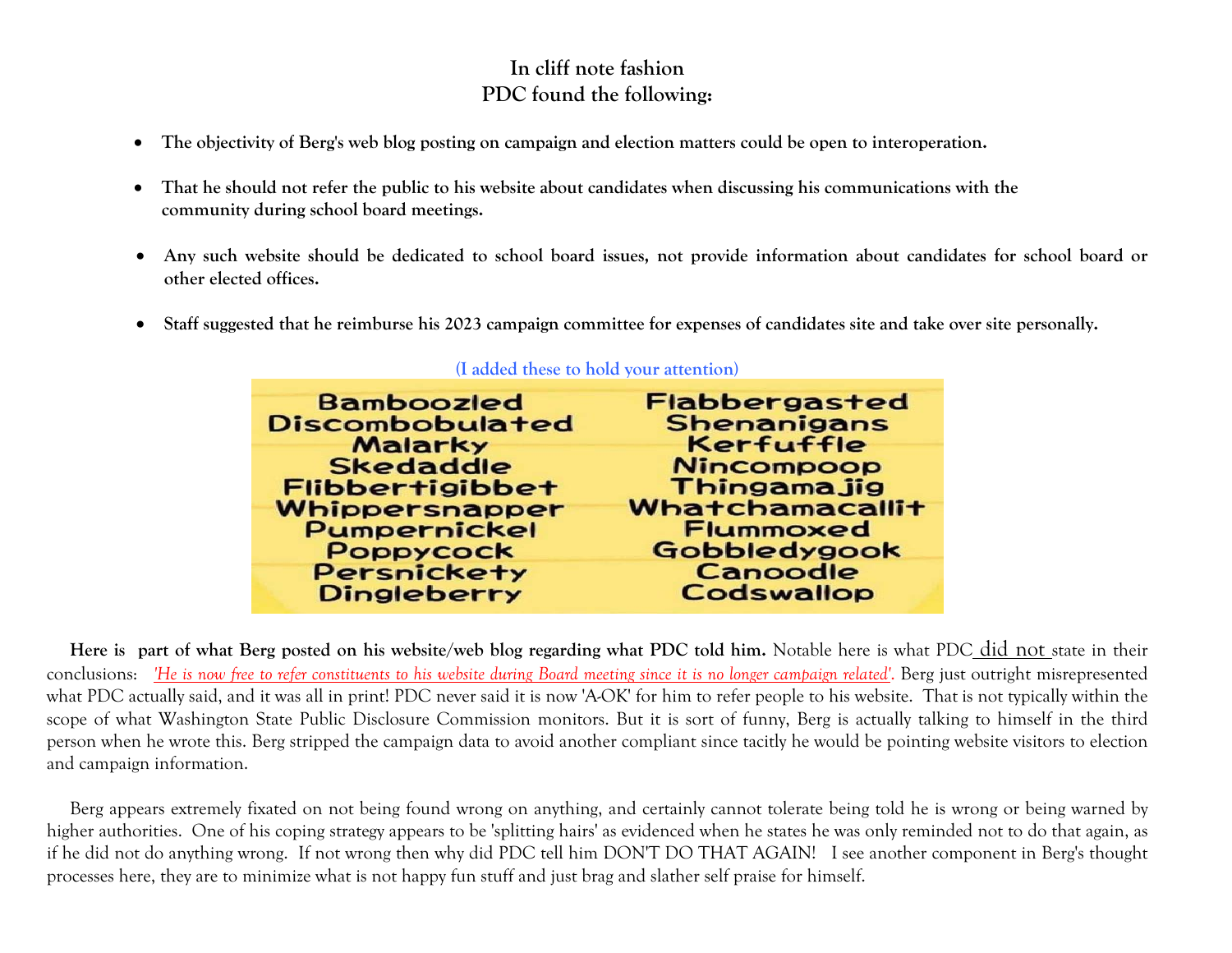Please note here, a reminder leads to a warning that leads to a violation and 'possible' hearing with PDC. This is known as 'progressive discipline'. This school board is very familiar with this process as one board member attempted to exercise this process with Director Daily. I believe he was invited to have 'a hot dog', they met beside the road and then the board chair stated: "This isn't going to work" and just drove off..

But to stay on point, PDC did say something similar to what Berg is claiming here: **'When staff does not conclude a formal written warning is warranted, but believes continuation of the activity could lead to a violation, a reminder is issued'.** 

## **Here are the responses from the PDC Compliance Officer to the three questions asked by Mr. Berg**

|   | Phil Stutzman replied<br>$\frac{1}{2}$ $\frac{1}{10}$                                                                                                                                                                                                                                                                                                                                                                                                                                                                                                             |
|---|-------------------------------------------------------------------------------------------------------------------------------------------------------------------------------------------------------------------------------------------------------------------------------------------------------------------------------------------------------------------------------------------------------------------------------------------------------------------------------------------------------------------------------------------------------------------|
|   | 9 days ago (Mon, 23 Aug 2021 at 11:19 AM)                                                                                                                                                                                                                                                                                                                                                                                                                                                                                                                         |
| M | To: pdc@jb70.net Cc: sk@jb70.net, kim.bradford@pdc.wa.gov, sean.flynn@pdc.wa.gov                                                                                                                                                                                                                                                                                                                                                                                                                                                                                  |
|   | Hi John.                                                                                                                                                                                                                                                                                                                                                                                                                                                                                                                                                          |
|   | Thank you for your questions.                                                                                                                                                                                                                                                                                                                                                                                                                                                                                                                                     |
|   | 1. Because your website includes information about school board candidates, and the objectivity of such information is subject to interpretation by others, it is staffs view that you should not refer the public to your web<br>when discussing your "communications with the community" during school board meetings. If you would like to refer the public to a website for communications with the community, it should be to a website dedicated to school<br>to a website providing information about candidates for school board or other elected offices |
|   | 2. Staff suggests you reimburse your 2023 campaign committee for the maintenance expenses of the website concerning candidates and take over the ownership of the site personally.                                                                                                                                                                                                                                                                                                                                                                                |
|   | 3. The case closure letters included a reminder, not a formal written warning. Staff does not have specific criteria for use of the terms "reminder" and "formal written warning" but generally, if staff believes there is ev<br>occurred but the activity does not warrant further investigation staff will issue a formal written warning and the Commission will consider the warning in deciding on further Commission action if there are future violation                                                                                                  |
|   | Thank you for your attention to PDC laws and rules.                                                                                                                                                                                                                                                                                                                                                                                                                                                                                                               |
|   | Phil Stutzman                                                                                                                                                                                                                                                                                                                                                                                                                                                                                                                                                     |
|   | Compliance Officer<br>$(360) 664 - 8853$                                                                                                                                                                                                                                                                                                                                                                                                                                                                                                                          |
|   |                                                                                                                                                                                                                                                                                                                                                                                                                                                                                                                                                                   |
|   | Washington State law established email as the PDC's official means of communication as of June 7th, 2018 (RCW 42.17A.055). Filers have a duty to amend their reports within 10 days of any material changes, such as new email                                                                                                                                                                                                                                                                                                                                    |
|   | Please ensure your email address is up to date.                                                                                                                                                                                                                                                                                                                                                                                                                                                                                                                   |
|   | To respond, please reply to this email.                                                                                                                                                                                                                                                                                                                                                                                                                                                                                                                           |
|   | Washington Public Disclosure Commission                                                                                                                                                                                                                                                                                                                                                                                                                                                                                                                           |
|   | http://www.pdc.wa.gov<br>1.360.753.1111                                                                                                                                                                                                                                                                                                                                                                                                                                                                                                                           |
|   | $\left( \overline{\cdots} \right)$                                                                                                                                                                                                                                                                                                                                                                                                                                                                                                                                |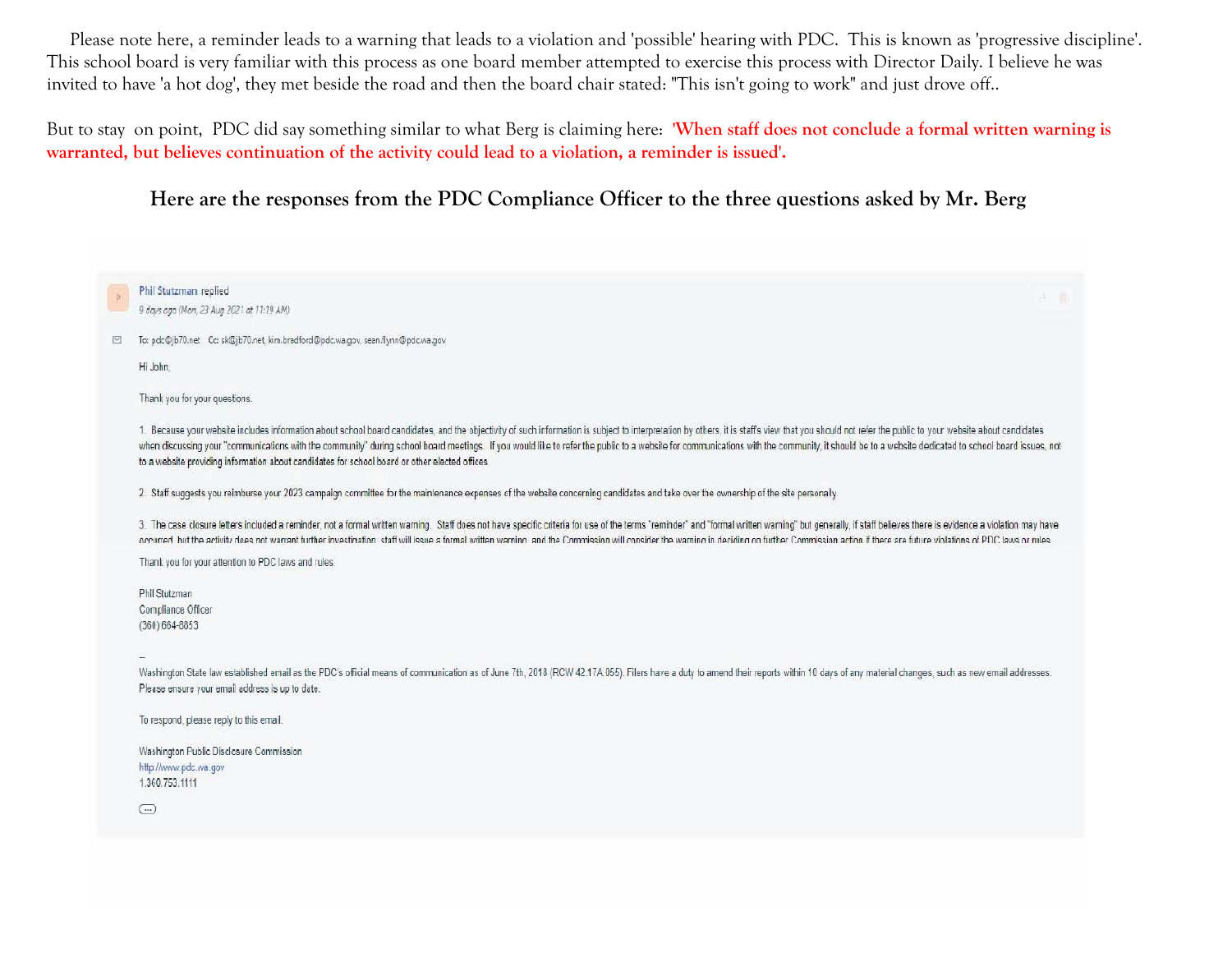**Just so Director Berg doesn't cry fowl, or make some claim that I modified his post; here is the specific parts that are relevant. Please bear in mind; this is Mr. Berg's version of what happened and what it all means to him. In retrospect, I have learned that Mr. Berg does spend a great deal of time trying to defend, minimize, or just plan misstate matters when they relate to him being wrong or if someone is challenging him. I am not sure what this psychological element would be, but he might know since he claims he to have a major in psychology. He posted this on his bio and his co-occupying Parliamentarian section his 'educational' website.** 

 **In the PDC dismissal link to PDC Complaint and Documents https://www.pdc.wa.gov/browse/cases/95960 to the complaint, the PDC "reminded" Director Berg to "AVOID DISCUSSING CAMPAIGN RELATED MATTTERS DURING SCHOOL BOARD MEETINGS:". Mr. Kimble, on his CSSKS website, characterizes this as a warning for first-time violators, noting that first time violators are always given a break by the PDC. Subsequently, Director Berg received the following clarification from the PDC Compliance Officer in an email of August 23, 2021, which stated (with emphasis added):** 

The case closure letters included a reminder, not a formal written warning. *Staff does not have specific criteria for use of the* **terms "reminder" and "formal written warning" but generally, if staff believes there is evidence a violation may have occurred, but the activity does not warrant further investigation, staff will issue a formal written warning, and the Commission will consider the warning in deciding on further Commission action if there are future violations of PDC laws or rules. When staff does not conclude a formal written warning is warranted, but believes continuation of the activity could lead to a violation, a reminder is issued***.*

**Berg states: "Thus the PDC reminder was clearly not a first time written warning since there was no evidence that a violation occurred".** 

 **After further clarification from the PDC, Director Berg revised this website on August 23, 2021 and removed material related to any current or future campaign and election activities for the onging school board election. So he now appears 'free' to refer constituents to his 'educational' website during Board meetings since it is no longer campaign related.** When Berg states: "Thus the PDC reminder was clearly not a first time written warning since there was no evidence that a violation occurred". He is essentially saying 'It was just a SMALL shark bite'! Always aspiring to be a master at minimization is yet another element in Berg's remarkable rucksack of behaviors that continue to entertain 'some' of us.